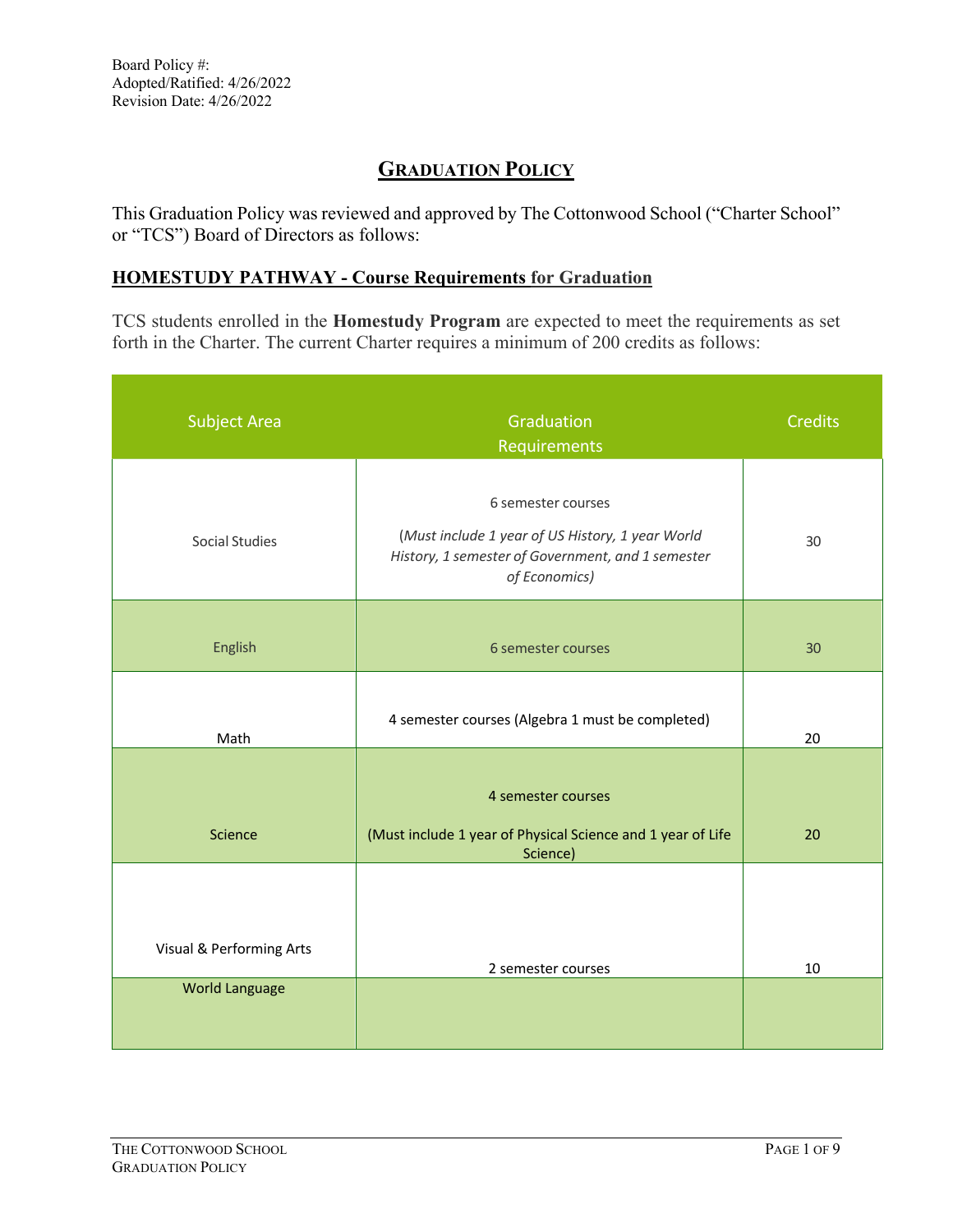| Electives | 18 semester courses | 90          |
|-----------|---------------------|-------------|
|           | $Total =$           | 200 Credits |

\* Please note that once a subject area graduation requirement has been fulfilled, all excess credits will be rolled over to the Electives category.

| <b>Suggested Course Sequence</b>                                                                                                                                 |                                                                                                                                              |                                                                                                                                                            |                                                                                                                                          |
|------------------------------------------------------------------------------------------------------------------------------------------------------------------|----------------------------------------------------------------------------------------------------------------------------------------------|------------------------------------------------------------------------------------------------------------------------------------------------------------|------------------------------------------------------------------------------------------------------------------------------------------|
| 9 <sup>th</sup> Grade                                                                                                                                            | 10 <sup>th</sup> Grade                                                                                                                       | 11 <sup>th</sup><br>Grade                                                                                                                                  | 12 <sup>th</sup> Grade                                                                                                                   |
| English 9<br>$\bullet$<br>Algebra 1<br>Physical Science or Earth<br>$\bullet$<br>Science<br>Elective / Elective<br>$\bullet$<br>Elective / Elective<br>$\bullet$ | World<br>$\bullet$<br>History<br>English 10<br>$\bullet$<br>Math<br>$\bullet$<br>Biology<br>$\bullet$<br>Elective /<br>$\bullet$<br>Elective | <b>US History</b><br>$\bullet$<br>English 11<br>World<br>$\bullet$<br>Language or<br>Visual &<br>Performing<br>Arts<br>Elective /<br>$\bullet$<br>Elective | Economics and<br>$\bullet$<br>Government<br>Elective /<br>lo<br>Elective<br>Elective /<br>lo<br>Elective<br>Elective /<br>lo<br>Elective |
|                                                                                                                                                                  |                                                                                                                                              | Elective /<br>$\bullet$<br>Elective                                                                                                                        | Elective /<br>lo<br>Elective                                                                                                             |

#### **SITE-BASED PATHWAY – Course Requirements for Graduation**

TCS students enrolled in the **SITE-BASED Program** are expected to meet the requirements as set forth in the Charter. The current Charter requires a minimum of 230 credits as follows:

| <b>Graduation Requirements</b> |            |
|--------------------------------|------------|
| English                        | 40 credits |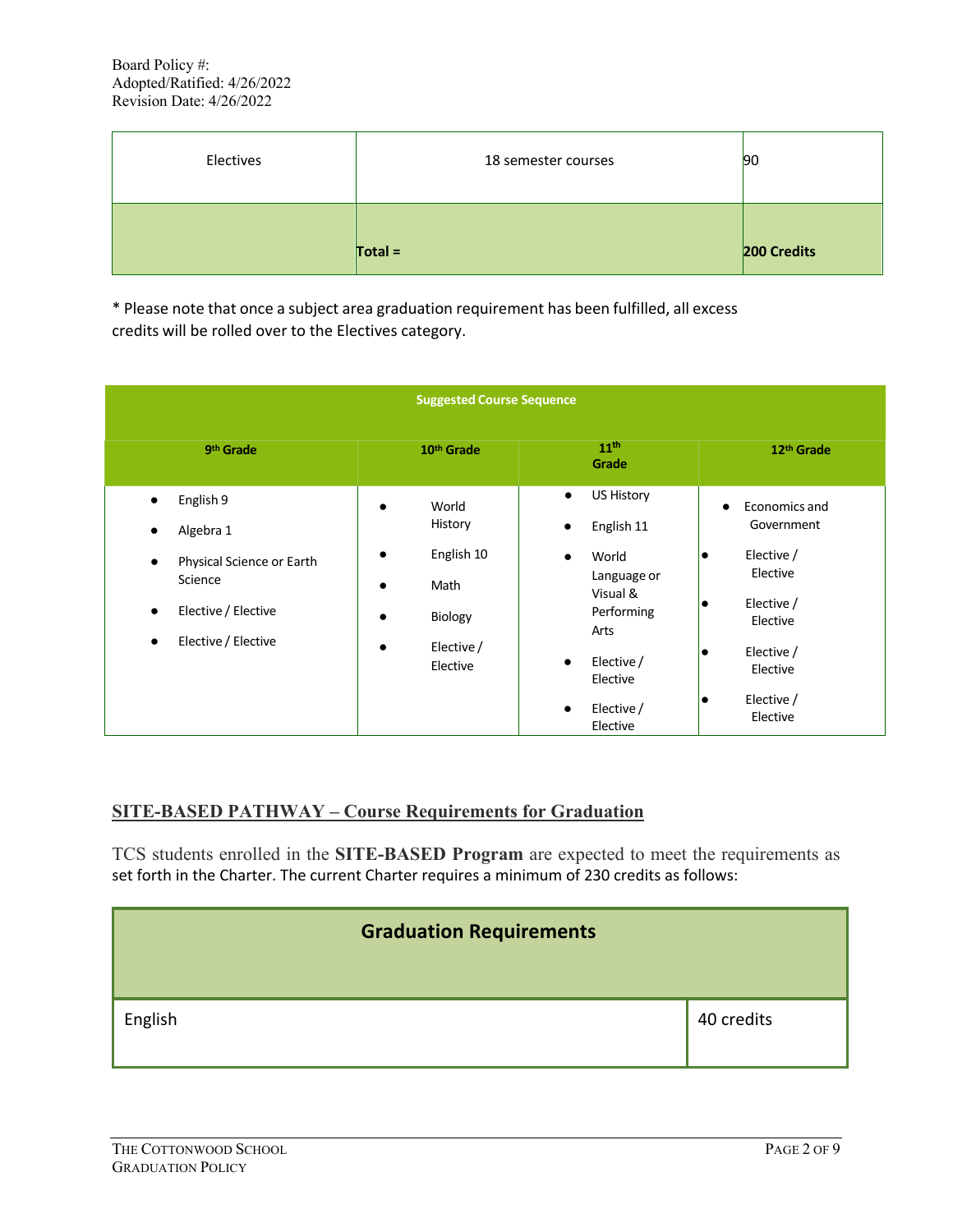| <b>History/Social Science</b>                                          |             |
|------------------------------------------------------------------------|-------------|
| <b>World History</b>                                                   | 10 Credits  |
| <b>US History</b>                                                      | 10 Credits  |
| <b>US Government</b>                                                   | 5 Credits   |
| Economics                                                              | 5 Credits   |
| Mathematics (must include Algebra 1)                                   | 20 Credits  |
| Laboratory Science                                                     |             |
| Biology                                                                | 10 Credits  |
| Chemistry                                                              | 10 Credits  |
| <b>Introduction to Physical Science</b>                                | 10 Credits  |
| College Preparatory Electives                                          | 90 Credits  |
| Visual and Performing Arts (included in College Preparatory Electives) | 10 Credits  |
| <b>World Language</b>                                                  | 20 Credits  |
| <b>Total Credits Required</b>                                          | 230 Credits |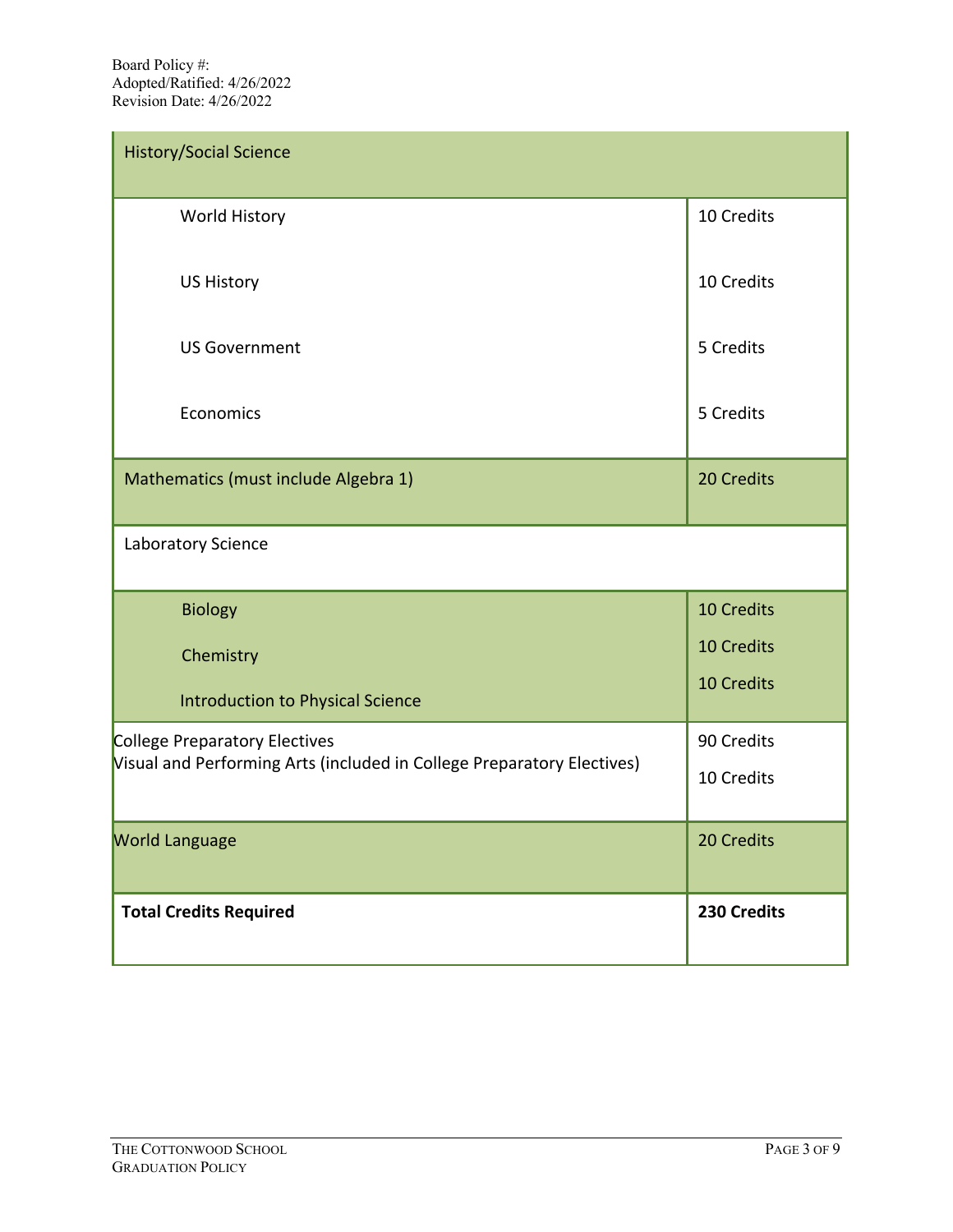#### **By Graduation, All Site-Based Students Will:**

- o Plan and participate in one field study a year
- o Attempt an independent Design Thinking venture
- o Give multiple presentationsincluding performancesto the community
- o Plan and participate in service-learning each year

#### **COLLEGE PREPARATORY COURSEWORK ("A-G" Requirements)**

The graduation course requirements above for both the site-based and homestudy programs do NOT completely align with the A-G requirements that set forth the minimum standards for admission to California State University and University of California Colleges. **Accordingly, a student may meet the requirements to graduate with a diploma from TCS, without having met all course requirements for admission to a CSU or UC college.** 

| $A-G$        | <b>Subject</b><br><b>Area</b> | <b>Subject</b><br><b>Requir</b><br>ement                                                                               |
|--------------|-------------------------------|------------------------------------------------------------------------------------------------------------------------|
| a            | History   Social<br>Science   | 2 years<br>(1 year of World History and 1 year of US History, or 1/2<br>year of US History and 1/2 year of Government) |
| b            | English                       | 4 years                                                                                                                |
| $\mathsf{C}$ | <b>Mathematics</b>            | 3 years<br>(Algebra or higher)                                                                                         |
| d            | <b>Laboratory Science</b>     | 2 years<br>(At least 2 of the 3 disciplines of Biology, Chemistry, and<br>Physics)                                     |

The minimum course requirements for admission to a CSU or UC college are as follows: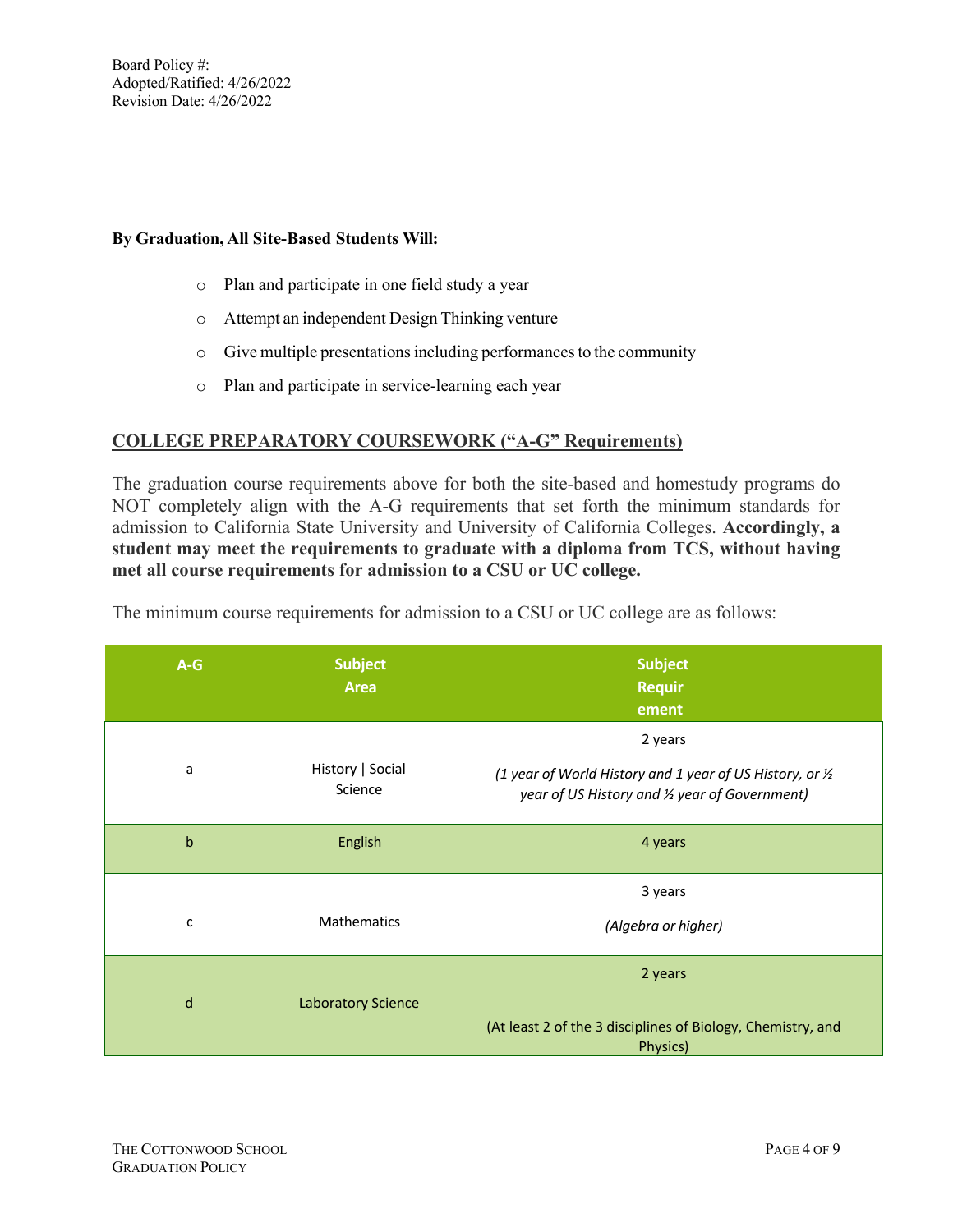|              |                                     | 2 years                                                                     |
|--------------|-------------------------------------|-----------------------------------------------------------------------------|
| e            | Language Other Than<br>English      | (Must be 2 years of the same language)                                      |
| $\mathsf{f}$ | <b>Visual &amp; Performing Arts</b> | 1 year<br>(Dance, Interdisciplinary Arts, Music, Theater, or Visual<br>Art) |
| g            | College-Preparatory<br>Elective     | 1 year                                                                      |

### **Students who plan to apply to the UC or CSU systems will need to fulfill the "a-g" requirements above.**

All "a-g" courses must be completed with a grade of C or better. There are alternative ways to meet "a-g" requirements through testing and community college courses. Students can check the progress of their "a-g" requirements by consulting with their high school counselor.

Subject requirements will vary for private and out-of-state colleges and universities. Students applying to out-of-state or private colleges should check with the admissions office of the college or university of interest to verify requirements ahead of time.

# **Transfer Credits**

To determine whether students transferring into TCS have met course requirements, TCS's Executive Director or Designee will establish procedures to evaluate the comparability of course and/or students' understanding of course content. Such procedures shall include methods for determining the number of years of school attendance, the specific courses completed by the student, and the value of credits earned. TCS shall accept for credit full or partial coursework satisfactorily completed b students while attending a public district or charter school, juvenile court school, or nonpublic nonsectarian school or agency.

### **Reduced Requirements for Foster and Highly Mobile Students**

TCS recognizes that certain students are at risk of not completing high school due to interruptions in education and high mobility. TCS shall provide eligible highly mobile youth with the option to complete reduced course requirements to earn a high school diploma.

Highly mobile youth includes a foster youth, a student who is a homeless child or youth, a former juvenile court school student, a student who is a child of a military family, a student who is a migratory child, or a student participating in a newcomer program.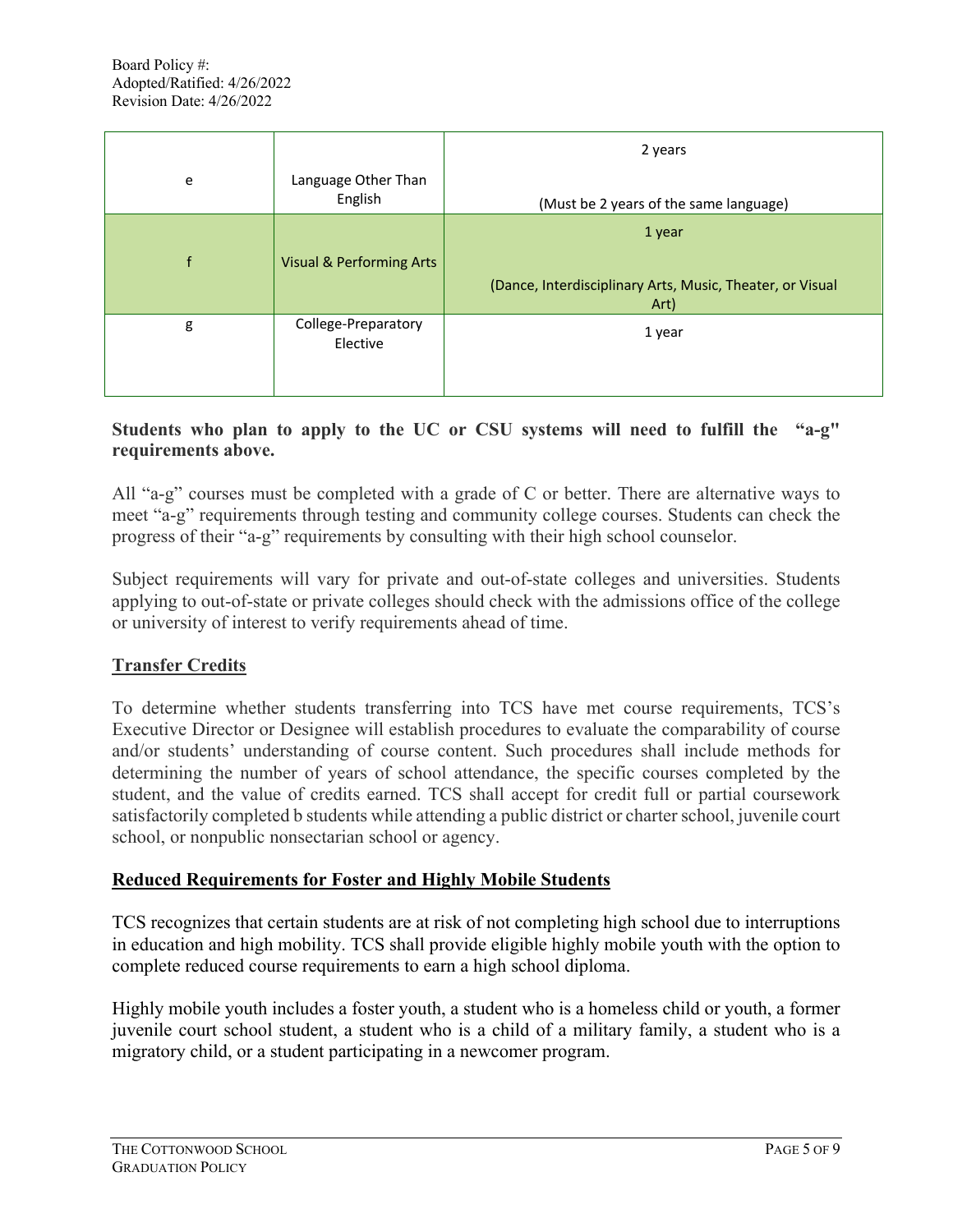A highly mobile youth who transfers into TCS any time after the youth completed their second year of high school or is participating in a newcomer program, and is unable to complete TCS's course requirements as defined above by the end of the Student's fourth year of high school will have the option to be exempted from all requirements that exceed California's minimum high school graduation requirements.

If a student is found eligible for an exemption to TCS's graduation requirements, TCS will notify the student and the student's parent/guardian/educational rights-holder ("ERH") if any of the requirements that are waived will affect the student's ability to gain admission to a postsecondary educational institution and shall provide information about transfer opportunities available through the California Community Colleges.

An identified youth and/or their ERH have the ultimate right to decide if the youth will pursue a high school diploma pursuant to the California minimum requirements or continue for the fifth year of high school to complete TCS's course requirements. TCS will not require a student to graduate before the completion of their fourth year.

For additional information regarding graduation requirements for highly mobile youth, the Charter School's complete policy Education of Foster and Mobile Youth Policy is available upon request at the main office.

### **Differential Graduation and Competency for Students with Disabilities**

TCS recognizes that students with disabilities are entitled to a course of study that provides them with a free appropriate public education ("FAPE") and that modifications to TCS's regular course of study may be needed on an individualized basis to provide FAPE. In accordance with the law, each student's individualized education program ("IEP") team shall determine the appropriate goals, as well as any appropriate individual accommodations necessary for measuring the academic achievement and functional performance of the student on daily instruction and state and districtwide assessments. The IEP team shall also determine the appropriate graduation track for each student with a disability based on the student's ability to complete the Charter School's prescribed course of study to earn a high school diploma.

No student shall be classified as eligible for differential standards of proficiency for the purpose of circumventing the legal requirement to maintain academic eligibility for extracurricular or cocurricular activities.

# **Certificate of Completion Pathway**

TCS will ensure that its COC pathway has an effective, research-based curriculum that includes life skills. Curriculum will be provided at a student's independent level with access to grade-level general education curriculum and standards. The total number of credits required for a student who is working towards a certificate of completion is 130 credits.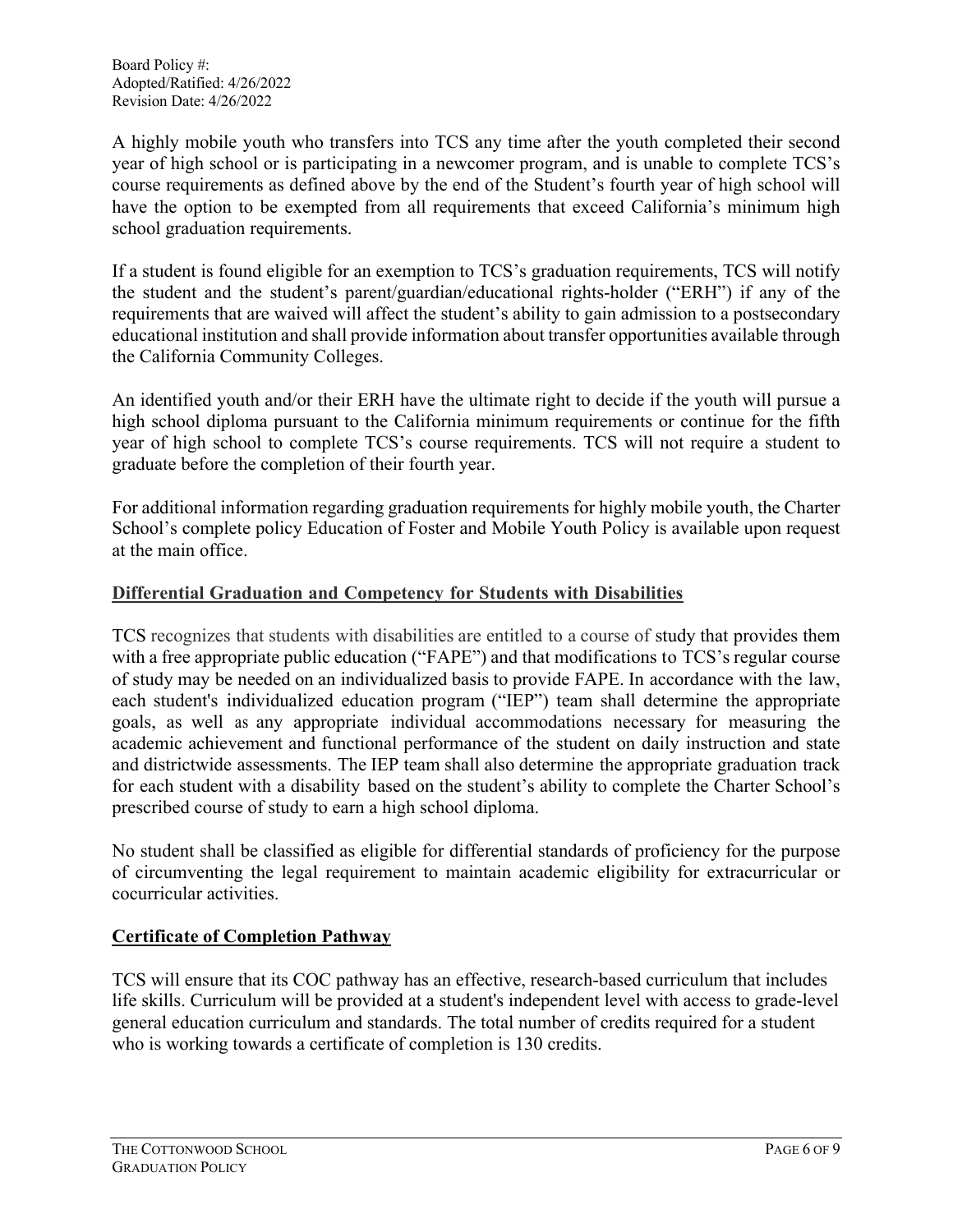The Charter School Executive Director or designee shall award a certificate of completion instead of a high school diploma if a student with exceptional needs has **minimally met one (1)** of the following requirements:

- 1. Satisfactorily completed a prescribed alternative course of study (130 credits) approved by the Charter School Governing Board which has jurisdiction over the student as identified in the IEP.
- 2. Satisfactorily met the student's IEP goals and objectives during high school as determined by the IEP team.
- 3. Satisfactorily attended high school, participated in the instruction as prescribed in the student's IEP, and met the objectives of the statement of transition services.

The Executive Director or designee shall ensure a student with disabilities who meets any of the criteria specified above shall be eligible to participate in any graduation ceremony and any Charter School activity related to graduation in which a graduating student of similar age without disabilities would be eligible to participate. In addition, the Executive Director or designee shall ensure that the student will continue to have access to special education-related supports and services until the student meets the Charter School's criteria to receive a high school diploma or until age 22.

Whether a student receives a certificate of completion, or a diploma is confidential. TCS does not inform other students whether their peers are receiving a certificate or a diploma, and all students will participate equally in graduation ceremonies and activities.

# **California High School Proficiency Exam**

The California High School Proficiency Examination ("CHSPE") is a test for students who need to verify their high school level skills. In some cases, students take the test and leave high school early to work or attend college. Those who pass the test receive a Certificate of Proficiency, which is equal by law to a California high school diploma, from the State Board of Education. However, the Certificate of Proficiency is not equivalent to completing all coursework required for graduation from high school. If a student is planning to continue their studies in a college or university, they should contact the admissions office of the institution they plan to attend so that the student may understand that institution's admission requirements including whether or not the Certificate of Proficiency will be sufficient for admission.

People who are sixteen years of age or older; or who have completed one year of enrollment in grade ten; or who will have completed one year of enrollment in grade ten at the end of the semester during which the exam is administered may take the test. There is no upper age limit to take the test and current enrollment in high school is not required to take the exam. The CHSPE is given twice each year at many sites throughout the state. In addition to regular examinations, the examinations may also be conducted for all eligible persons at least once during each summer recess and may be conducted at any other time that the California Department of Education ("CDE") deems necessary to accommodate eligible persons whose religious convictions or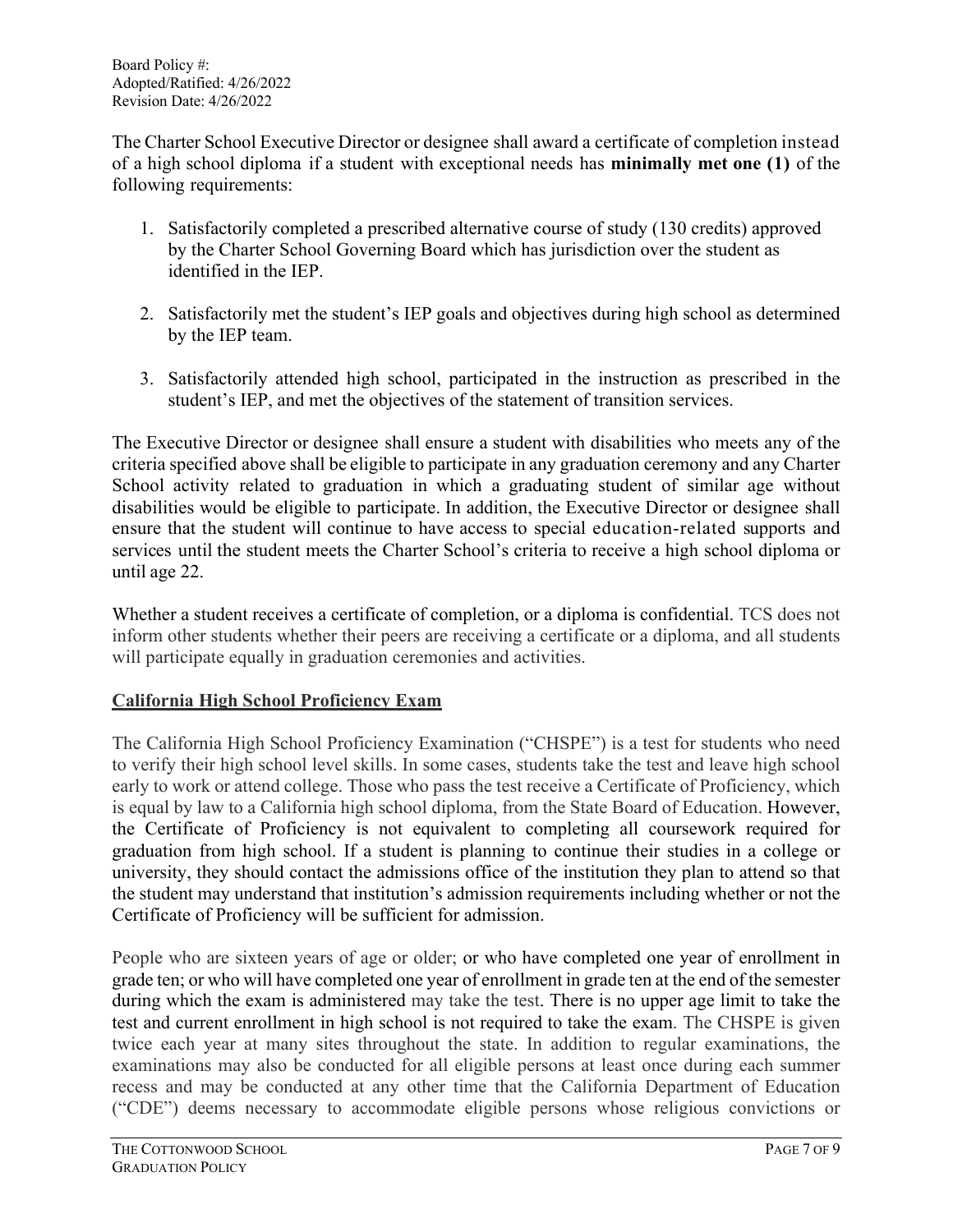physical handicaps prevent their attending one of the regular examinations. The test covers three subjects: language, reading, and mathematics. There is a fee to take the test, though the fee will be waived for homeless and foster youth who submit required paperwork, and for examinees who have not attained 25 years of age as of the date of the scheduled examination

TCS will distribute an announcement to each student in grades eleven and twelve explaining the CHSPE. This announcement will be distributed in time sufficient to enable interested students to meet all examination registration requirements for the fall test of that year.

### **Honorary Diploma**

TCS may confer an honorary high school diploma upon a student who is terminally ill. The honorary high school diploma will be clearly distinguishable from the regular diploma of graduation awarded by TCS.

### **Retroactive Diploma**

TCS may retroactively grant a high school diploma to a student who has not received a high school diploma if they meet the following conditions:

- 1. The student was in their senior year of high school during the 2019–20 school year;
- 2. in good academic standing and on track to graduate at the end of the 2019–20 school year, as of March 1, 2020; and
- 3. unable to complete the statewide graduation requirements as a result of the COVID-19 crisis.

# **Extended Opportunities for High School Coursework Completion**

For any student who, in the 2020–21 school year, was in their 3rd or 4th year of high school, TCS shall:

- 1. Exempt the student from all coursework and other requirements adopted by the Board that are in addition to the statewide coursework requirements.
- 2. Provide the opportunity to complete the statewide coursework required for graduation if the student is not on track to graduate. This may include, among other opportunities for completion of the coursework, a 5th year of instruction.

# **Withholding a Diploma**

In accordance with Education Code section 48904, if the student willfully cut, defaced, or otherwise injured the school property or willfully not returned upon demand of an employee any property loaned to the student and after affording the student their due process rights, a student's diploma may be withheld until such time as the student or the student's parent/guardian has paid for the damages. TCS shall notify the parent/guardian/ERH of the student in writing of the pupil's alleged misconduct before withholding the student's diploma. If the student or the student's